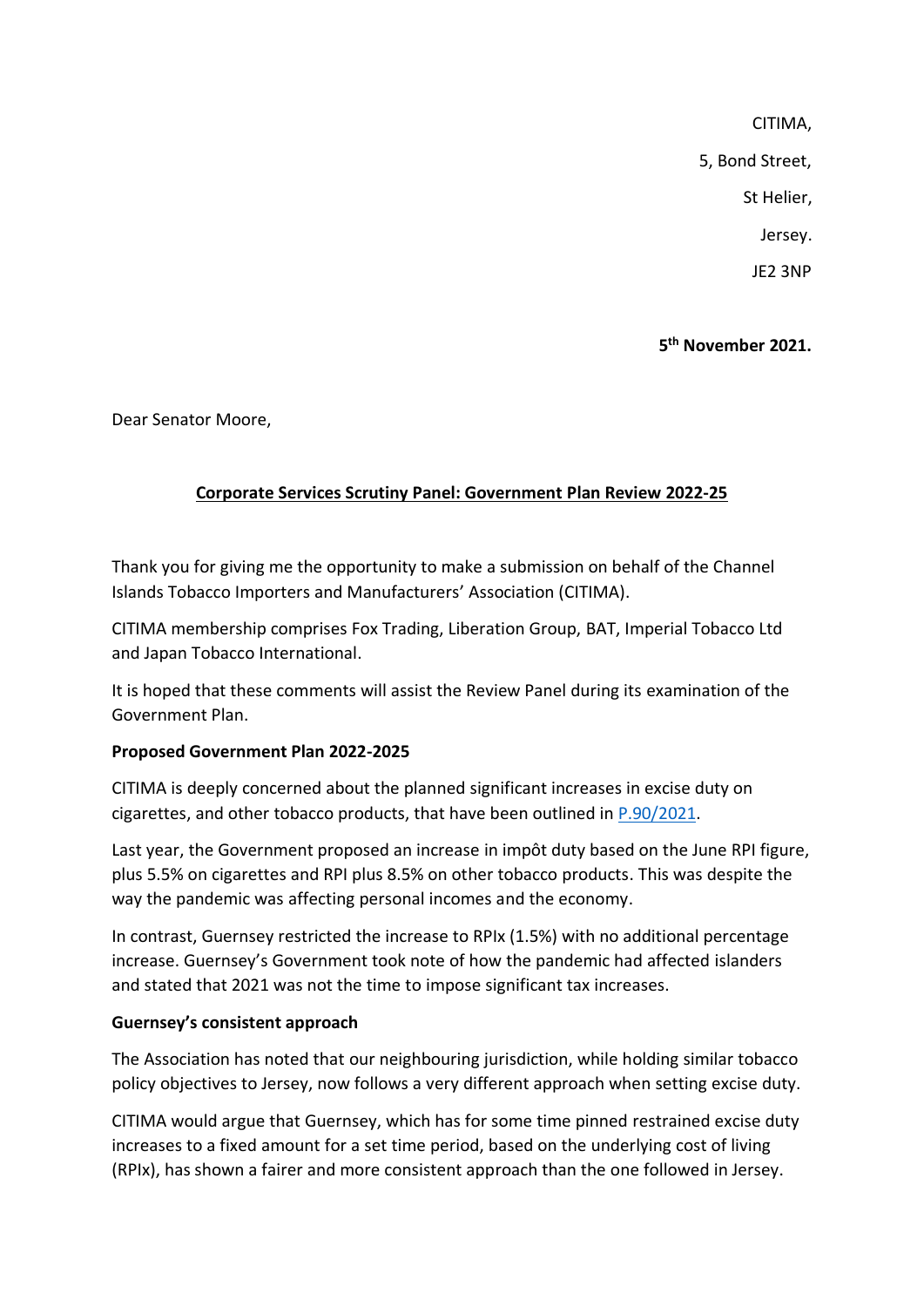If a predictable and moderate excise escalator mechanism is in place, tobacco duty can be a stable source of revenue for governments. However, consistently high increases significantly above the Retail Price Index – actually risks a drop off in revenue.

### **The travel sector**

As Jersey's government imposes another very steep tobacco duty increase, the price differential between the 'on-island' duty-paid market, and the duty-free market only increases which directly impacts the Jersey revenue intake.

Already, depending on the brand, around two-thirds of the price of packet of cigarettes is made up of government taxes, with the rest spread across the supply chain.

With restricted travel, 'on-island' duty-paid sales in both Bailiwicks increased in 2020 and 2021.

An extract from the [Guernsey Budget 2022](https://gov.gg/CHttpHandler.ashx?id=145085&p=0) document reads – "In 2020 and 2021, income has been positively affected by the impact of the COVID-19 restrictions on travel, which has meant that the opportunity to access duty free tobacco products has significantly reduced for many consumers. It is estimated that income from Excise Duty on Tobacco will be £10.9million in 2021, which is £4.9million higher than the Budget of £6million (which was lower than the normal level due to additional stock-holdings held in 2020 diminishing)."

In Jersey, tobacco duty is forecast to bring in more than £21m in 2021 – but in 2022, when presumably the government is hoping for no restrictions on travel, it is forecast to fall back again to £15.9m.

As travel restrictions are eased over the next twelve months, many smokers may once again look to cheaper sources, where products cost on average 50-60% less.

Furthermore, if consumers are incentivised to purchase outside of the domestic duty-paid market because of higher local prices, there is a resource implication for the alreadystretched Customs team in preventing abuse.

#### **Economic Recovery**

Returning to Jersey's Government Plan, the document states that the overall direction is to facilitate the island's economic recovery – yet an excessively high duty increase pushes local smokers out of the domestic market, which in turn damages the local businesses who distribute and sell tobacco.

Considering the current uncertainty surrounding Jersey's economy, particularly on future growth and consumer spending, it is also worth noting that the burden of tobacco excise duty falls disproportionality on those who can least afford it.

Evidence from neighbouring jurisdictions suggests that many smokers are from lower socioeconomic groups and are likely to be impacted the most by increases in duty rates.

In Ireland, where the average price of a pack of cigarettes retails at  $\epsilon$ 13 (around £11), a recent state survey found that those living in the most deprived quintile were more likely to